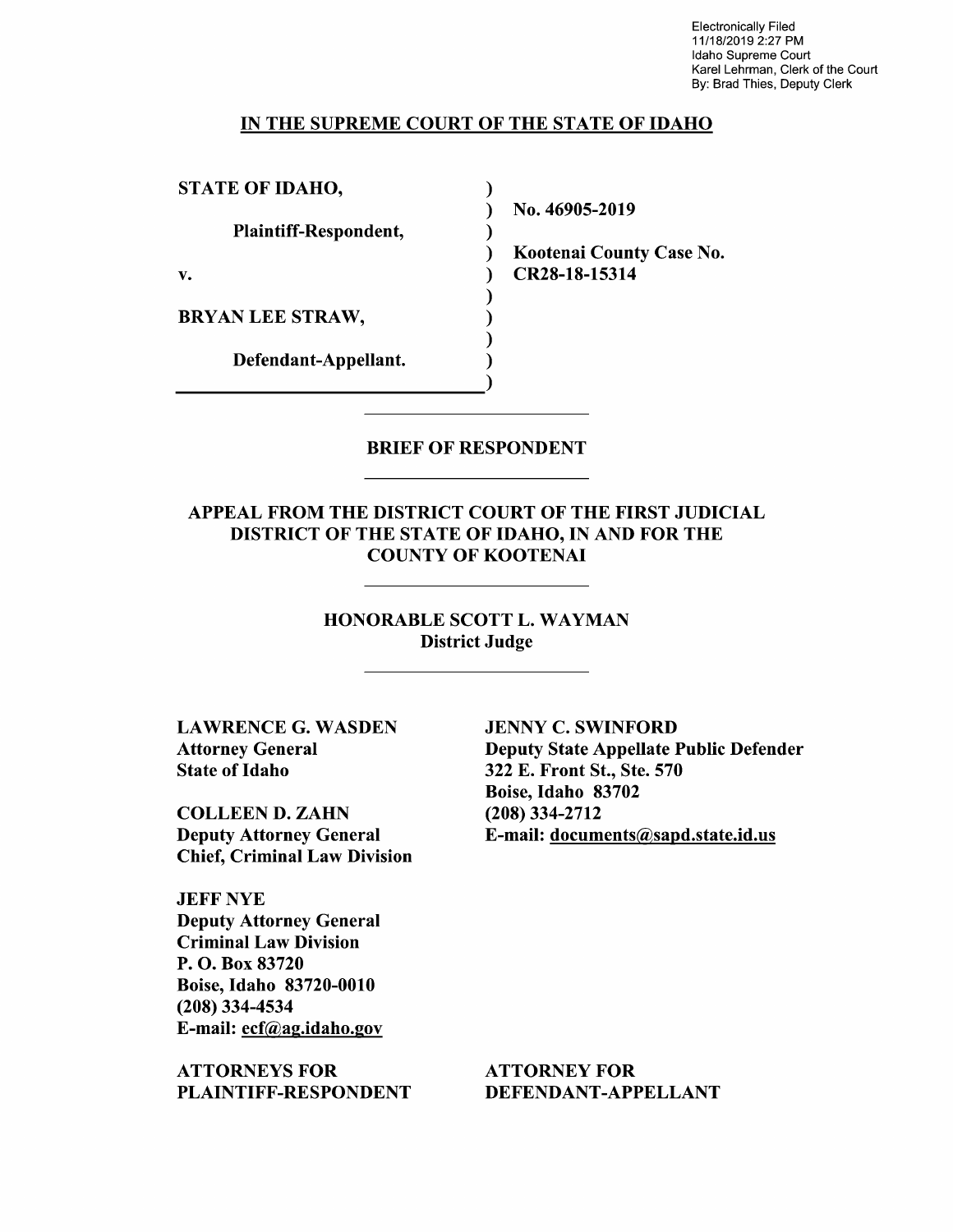# **TABLE OF CONTENTS**

|                | Straw Has Failed To Show The District Court Erred When It                                                       |
|----------------|-----------------------------------------------------------------------------------------------------------------|
| $\mathbf{A}$ . |                                                                                                                 |
| <b>B.</b>      |                                                                                                                 |
| C.             | The District Court Properly Found The Methamphetamine<br>Was Not The Product Of Illegal Police Activity And Did |
|                |                                                                                                                 |
|                |                                                                                                                 |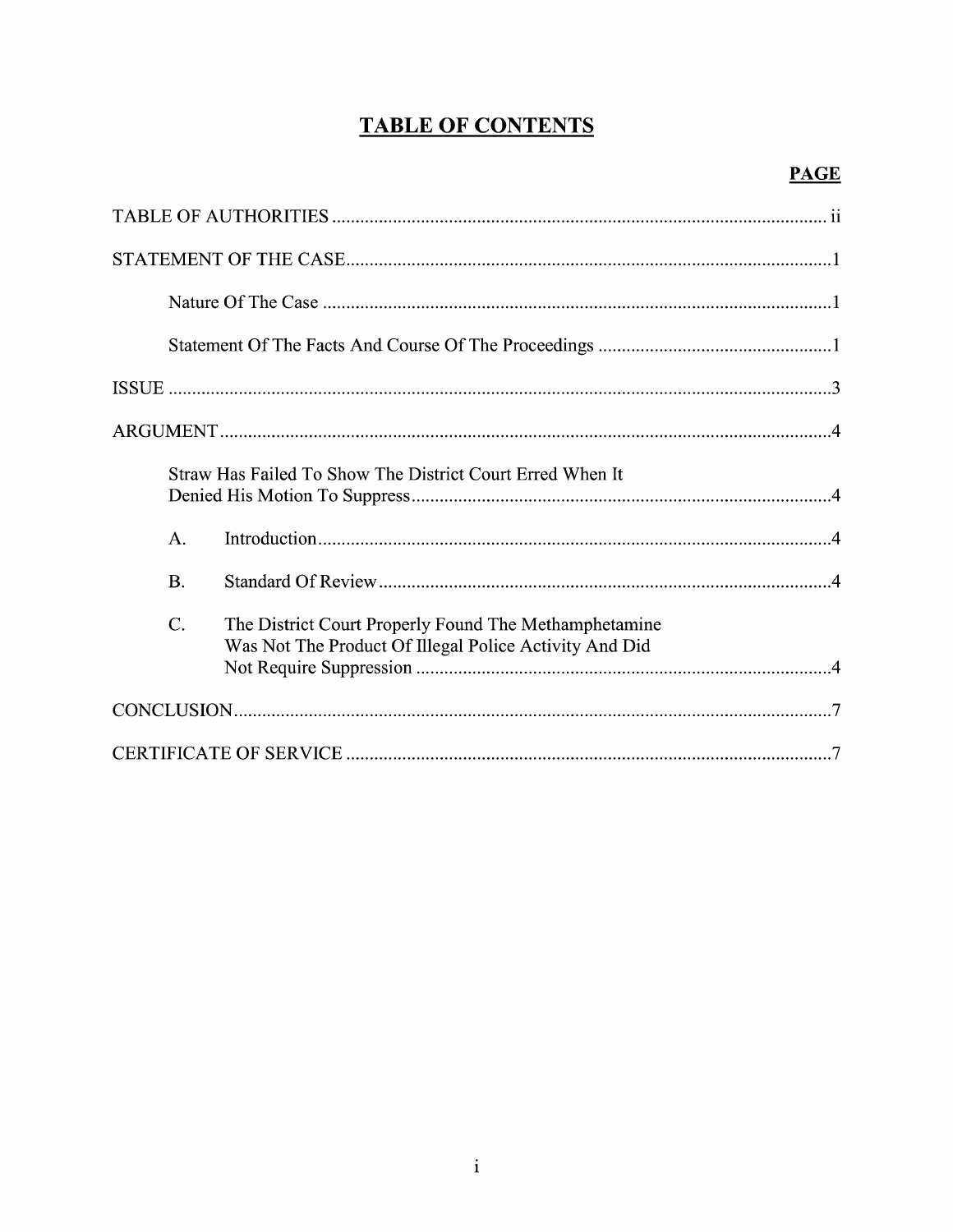# TABLE OF AUTHORITIES

| <b>CASES</b> | <b>PAGE</b> |
|--------------|-------------|
|              |             |
|              |             |
|              |             |
|              |             |
|              |             |

## CONSTITUTIONAL PROVISIONS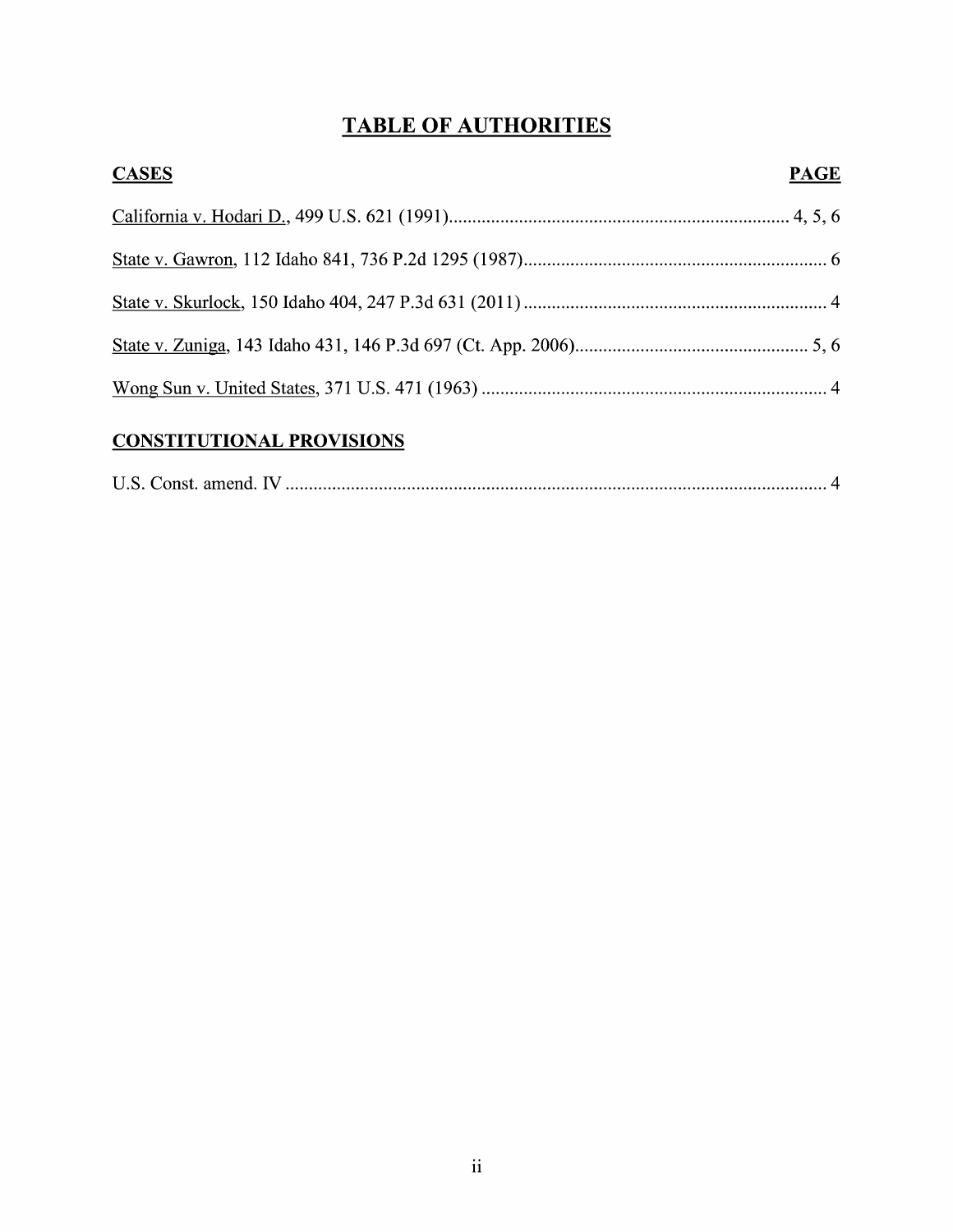#### STATEMENT OF THE CASE

#### Nature Of The Case

Bryan Lee Straw appeals from the judgments of conviction entered after Straw pled guilty to possession of a controlled substance and obstructing an officer on the condition that he could appeal the district court's denial of his motion to suppress. "Mindful of the case law on abandonment" (Appellant's brief, p.1), Straw argues that the district court erred when it refused to suppress the methamphetamine he discarded as he ran away from a law enforcement officer.

#### Statement Of The Facts And Course Of The Proceedings

On September 15, 2018, Bryan Lee Straw, a parolee, had an encounter with Officer Mauri at a gas station. (Tr., p.116, L.12 – p.119, L.19.<sup>1</sup>) Officer Mauri initiated a conversation with Straw's father regarding a missing license plate on their vehicle. (Tr.,  $p.117$ , L.22 –  $p.118$ , L.10.) Straw joined the conversation and confirmed that he was on parole.<sup>2</sup> (Tr., p.118, L.17 – p.119, L. 14.) Officer Mauri "looked at [Straw's] driver's license . . . to confirm who he was dealing with" and then "returned the driver's license to [Straw]."  $(Tr, p.120, Ls.2-5.)$ 

During the conversation, "it was clear to the officer that [Straw] was hiding something."  $(Tr, p.120, Ls.12-14.)$  Straw "kept putting his hands into and out of his pockets," "looked and acted very nervous," and "was not being cooperative." (Tr., p.120, Ls.14-21.) Straw "indicated<br>that he might have had a knife, that the knife may have been in the car." (Tr., p.120, Ls.16-18.) Throughout the conversation, Straw "was not restrained in any way by the circumstances" or "by anything the officer did." (Tr., p.121, Ls.2-4.)

 $<sup>1</sup>$  All citations to the transcript refer to the transcript of the hearing on the motion to suppress.</sup>

 $2$  The district court used parole and probation interchangeably in its findings of fact, but Straw was on parole.  $(Tr., p. 125, Ls.3-11.)$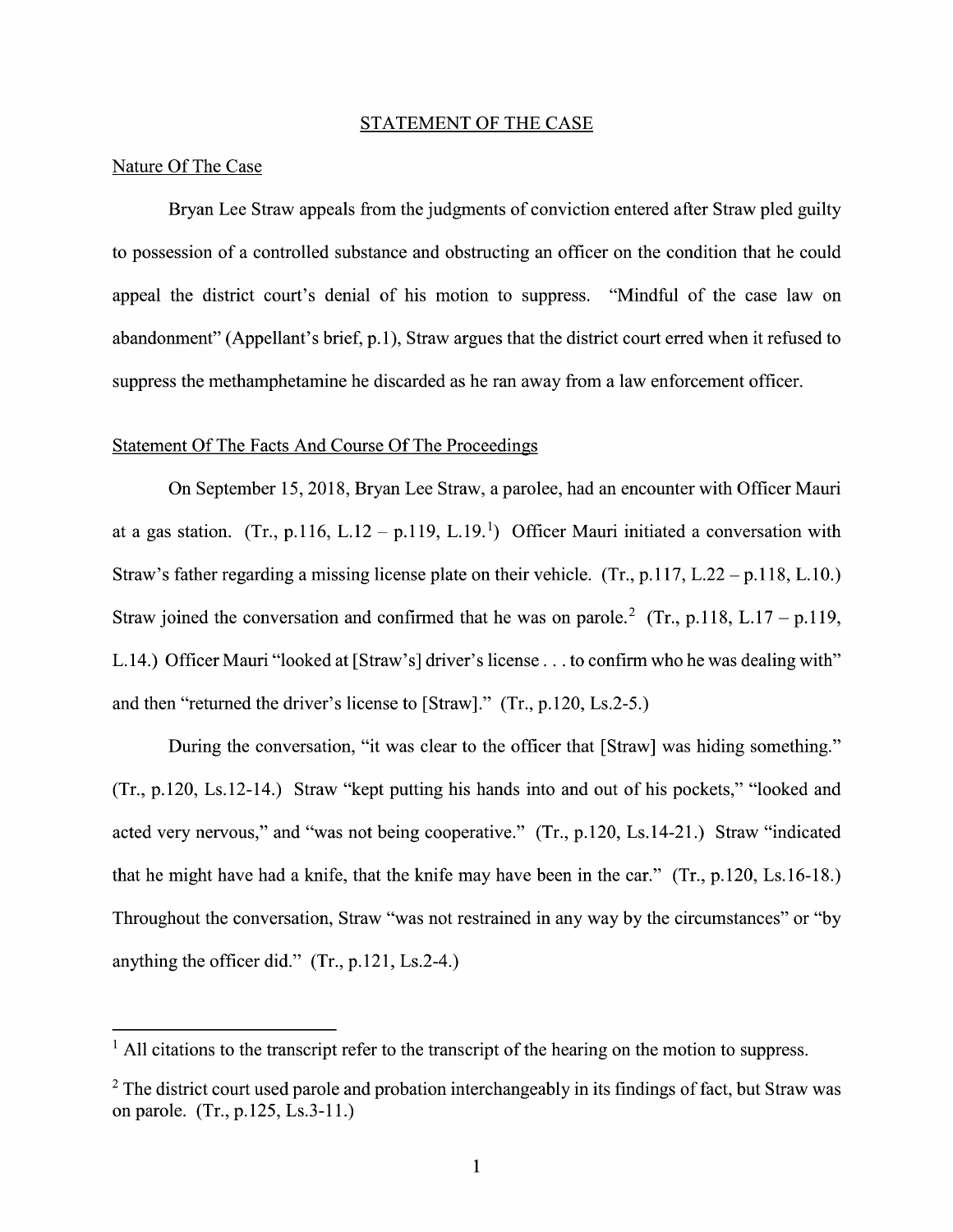Officer Mauri asked for Straw's consent to search "without calling the [parole] officer."  $(Tr, p.121, L.24 - p.122, L.1.)$  Straw refused to consent, so Officer Mauri contacted the on-duty parole officer.  $(Tr, p.122, Ls.1-2)$  The parole officer informed Officer Mauri that Straw was on parole and had "the classic search conditions." (Tr., p.123, Ls.10-20.) He also gave Officer Mauri permission to search Straw as an agent of the Department of Corrections. (Tr., p.123, Ls.13-22.)

After receiving permission to search Straw, Officer Mauri informed Straw that he was not free to leave. (Tr., p.123, Ls.21-25.) Officer Mauri "attempted to place [Straw's] hands behind [Straw's] back and interlock his fingers in order to do a search."  $(Tr., p.124, Ls.4-7.)$  But a "scuffle then ensued and resulted in a foot pursuit where  $[Straw]$  fled the scene."  $(Tr, p.124, Ls.8-9.)$ During the chase, Straw discarded a baggy containing a white substance that later tested positive for methamphetamine. (Tr., p.124, Ls.17-20, p.126, L.23 – p.127, L.13.)

Straw moved to suppress the bag of methamphetamine. (R., pp.64-65.) The district court denied his motion. (R., p.113.) The district court reasoned that Straw was not detained up until the point When Officer Mauri had permission to search Straw from the parole officer and that permission made the detention permissible. (Tr., p.128, L.22 – p.129, L.12.) The district court also found that the Fourth Amendment did not require suppression of the methamphetamine because "[t]he finding of the drugs  $\dots$  was not the result of any unlawful activity by the State."  $(Tr., p.130, L.6 - p.131, L.7.)$ 

Straw entered conditional guilty pleas to possession of methamphetamine and obstructing an officer. (R., pp.1 17-18.) The district court sentenced Straw to three years, with one and onehalf years fixed, for the possession conviction and a sentence of thirty days, with thirty days for credit for time served, for the obstruction conviction. (R., pp.121, 126.)

Straw timely appealed. (R., pp.36-39.)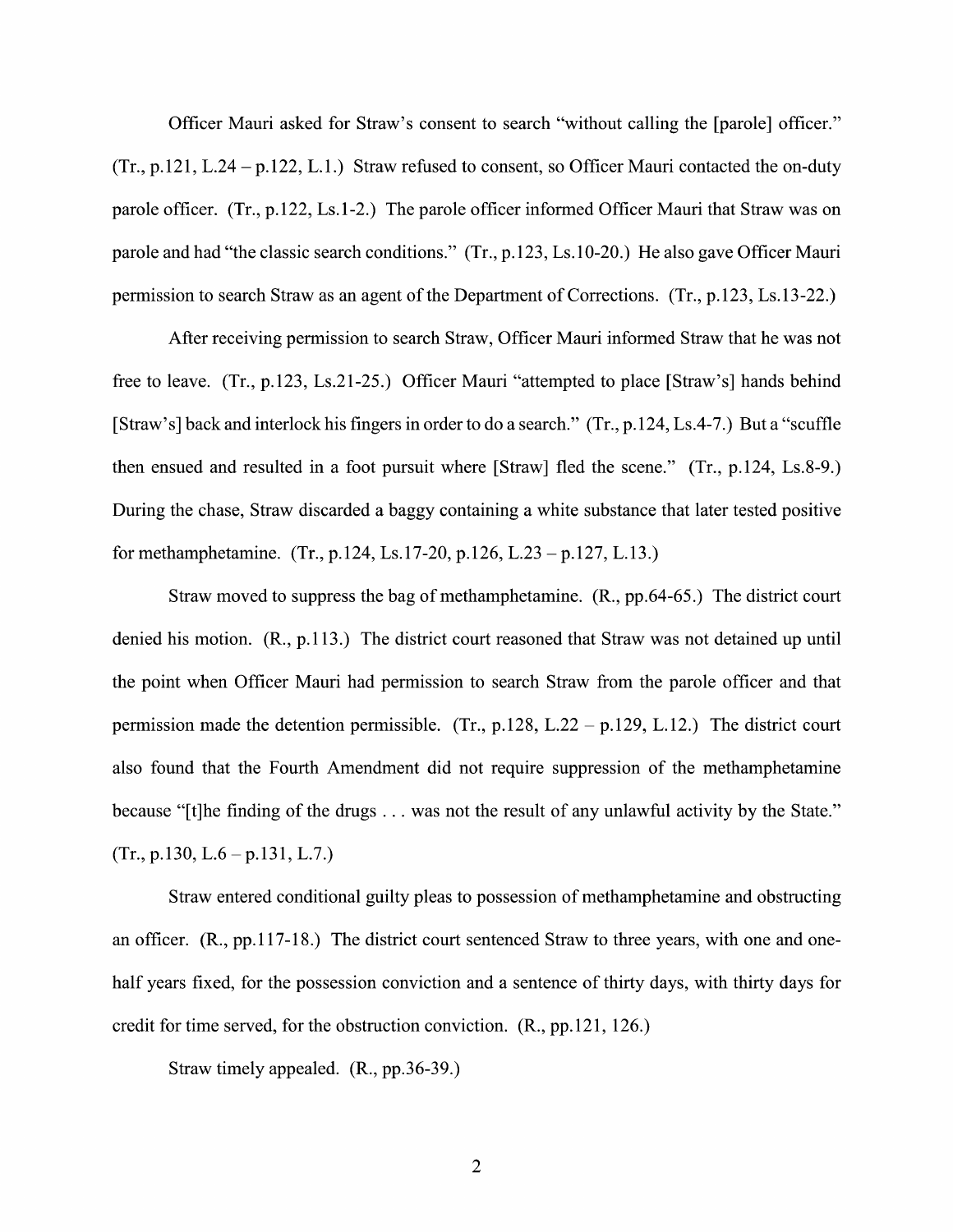### **ISSUE**

Straw states the issue on appeal as:

Did the district court err when it denied Mr. Straw's motion to suppress?

(Appellant's brief, p.5.)

The state rephrases the issue as:

Has Straw failed t0 show that the district court erred When it denied Straw's motion to suppress?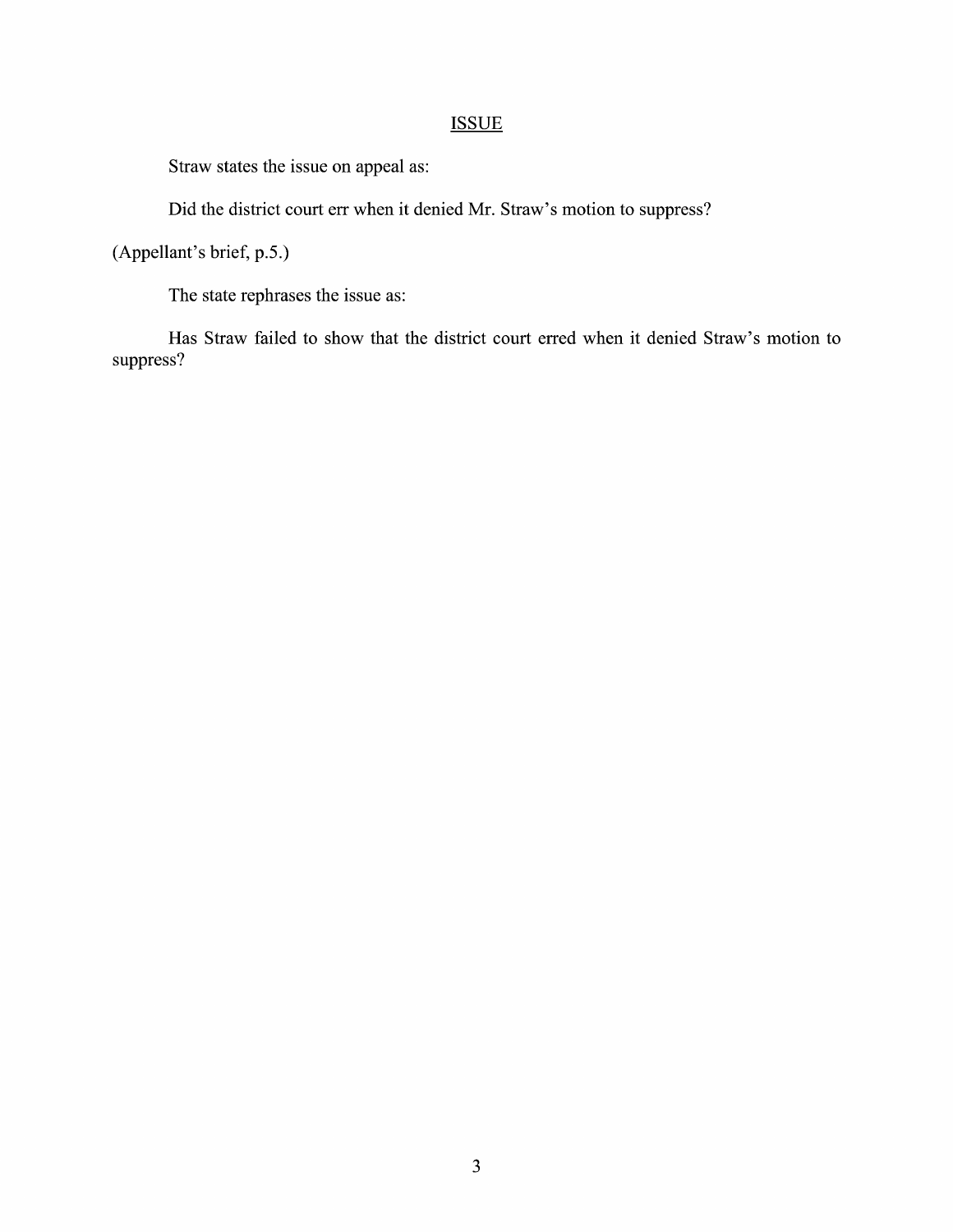#### ARGUMENT

#### Straw Has Failed T0 Show The District Court Erred When It Denied His Motion T0 Suppress

#### A. Introduction

The district court did not err when it denied Straw's motion to suppress. Both U.S. Supreme Court and Idaho precedent clearly establish that drugs discarded by someone running from the police are not subject to suppression under the Fourth Amendment. Because Straw discarded the bag 0f methamphetamine as he ran away from Officer Mauri, the district court properly denied Straw's motion to suppress the methamphetamine.

#### B. Standard Of Review

"When this Court reviews a district court's order granting or denying a motion to suppress evidence, the standard of review is bifurcated." State v. Skurlock, 150 Idaho 404, 405, 247 P.3d 631, 632 (2011). "The Court will accept the trial court's findings of fact unless they are clearly erroneous, but may freely review the trial court's application of constitutional principles in light of the facts found." Id.

#### C. The District Court Properly Found The Methamphetamine Was Not The Product Of Illegal Police Activity And Did Not Require Suppression

The district court properly denied Straw's motion to suppress. The Fourth Amendment prohibits unreasonable seizures. U.S. Const. amend. IV. Evidence obtained as a result of an illegal seizure can be suppressed as "fruit of the poisonous tree." Wong Sun v. United States, 371 U.S. 471, 487-88 (1963). But an individual who is running from the police is not seized for purposes 0f the Fourth Amendment, which means any evidence discarded by an individual While running from the police is not the product of an illegal seizure and need not be suppressed. See California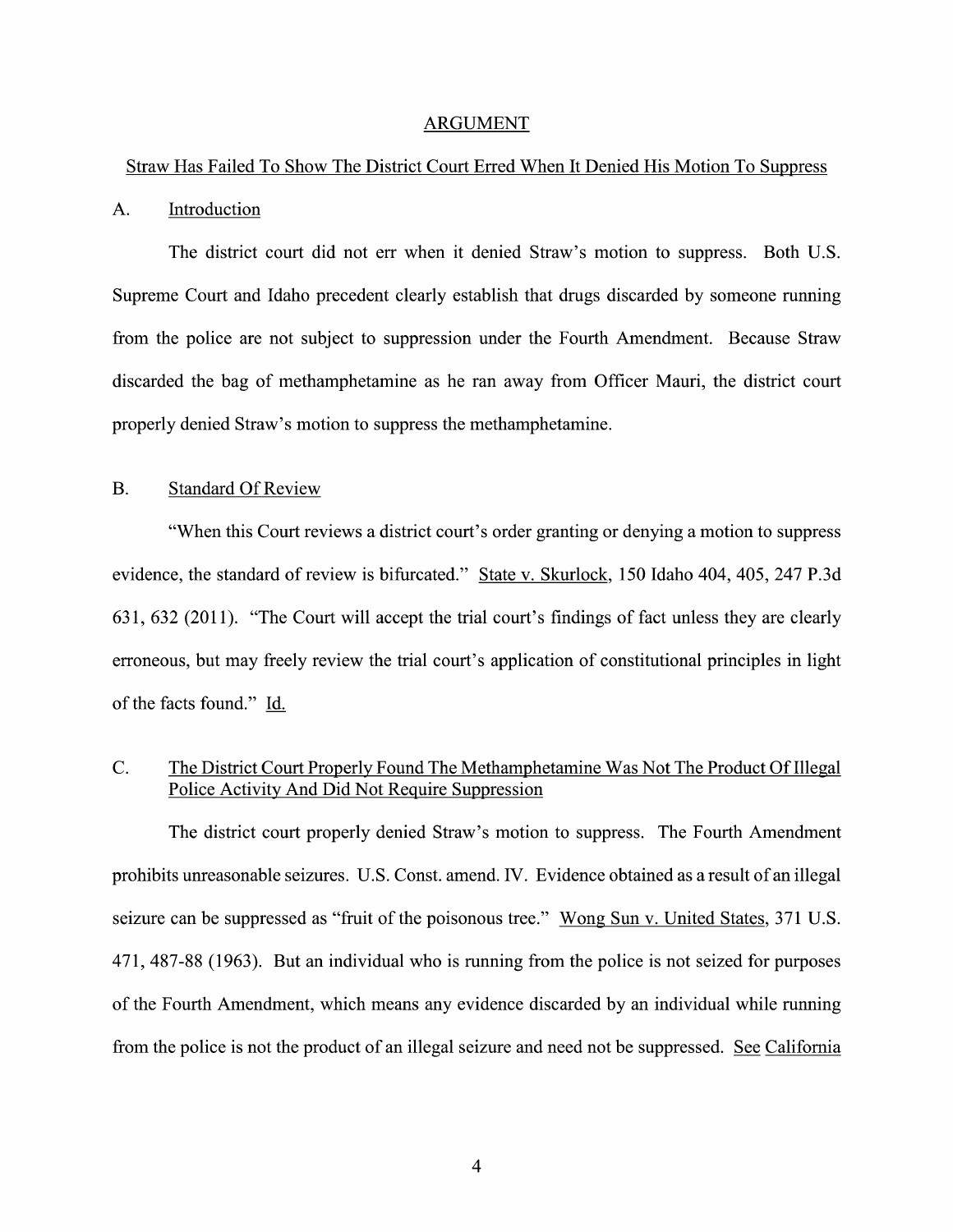V. Hodari D., 499 U.S. 621, 626-29 (1991); State V. Zuniga, 143 Idaho 431, 436-37, 146 P.3d 697, 702-03 (Ct. App. 2006).

For example, in Hodari D., officers gave chase to a number of youths, including the defendant, who all started running when they saw the police. 499 U.S. at 622-23. While running, the defendant "tossed away" a rock of crack cocaine. Id. at 623. The U.S. Supreme Court found that the defendant was not seized at the time he abandoned the cocaine because at the time he abandoned the cocaine he was fleeing from the police. Id. at 627-29. Accordingly, the Court held that "[t]he cocaine abandoned while he was running was in this case not the fruit of a seizure, and his motion to exclude evidence of it was properly denied." Id. at 629. The Court further noted that the result would have been the same even ifthe officer "had laid his hands upon [the defendant] to arrest him, but [the defendant] had broken away and had *then* cast away the cocaine." Id. at 625 (emphasis in original).

Similarly, in Zuniga, an officer approached the defendant and asked the defendant for his name and birthdate. <sup>143</sup> Idaho at 432-33, 146 P.3d at 698-99. The defendant gave the officer fake name and birthdate. Id. The name and birthdate did not appear in the dispatch records, so the officer instructed the defendant to sit on a bench at a nearby picnic table. Id. at 433, 146 P.3d at 699. The defendant initially sat down 0n the bench but then jumped up and ran from the yard. Id. During the chase, the defendant threw a plastic baggie of methamphetamine on the ground. Id. The Idaho Court of Appeals found the initial detention of the defendant was illegal because the facts available to the officer did not establish reasonable, articulable suspicion. Id. at  $436$ , 146 P.3d at 702. But the court also found that the methamphetamine dropped during the chase was not suppressible. Id. Specifically, the court reasoned that the defendant "chose to terminate the seizure through escape from [the officer's] authority" and that "[i]t would be a fiction for us to hold that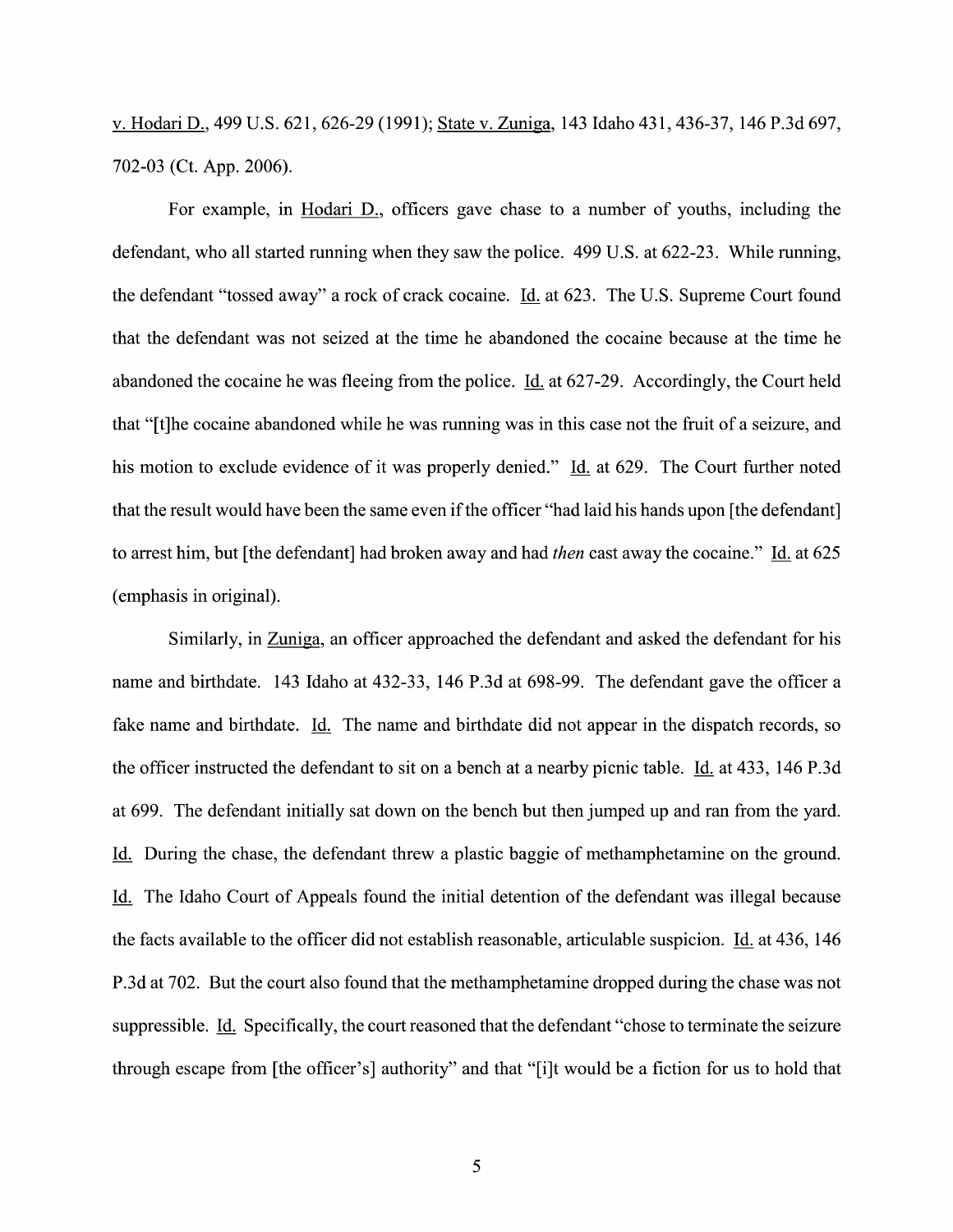[the defendant] was still under seizure by [the officer] while he was running away and no longer submitting or yielding to [the officer's] authority." Id.

Hodari D. and Zuniga squarely foreclose Straw's only argument on appeal. Like the defendants in Hodari D. and Zuniga, who discarded drugs while they were running from the police, Straw discarded his methamphetamine as he ran from Officer Mauri. Under Hodari D. and Zuniga, Straw could not possibly have been seized for purposes of the Fourth Amendment when he discarded his methamphetamine because he was in the process of fleeing from Officer Mauri. See<br>Zuniga, 143 Idaho at 436, 146 P.3d at 702 ("It would be a fiction for us to hold that Zuniga was still under seizure by [Officer] Lathrop When he was running away and n0 longer submitting or yielding to [Officer] Lathrop's authority."). Thus, the discovery of the methamphetamine could not have been the result of an illegal seizure, and the district court properly denied Straw's motion to suppress.

Straw's argument that Officer Mauri illegally seized Straw before Straw decided to run misses the point. (Appellant's brief, pp.8-9.) Even if the initial seizure was illegal,  $3$  Straw "chose" to terminate the seizure through escape," Which means he could not have been seized "While he was running away and no longer submitting or yielding to [Officer Mauri's] authority." Zuniga, 143 Idaho at 436, 146 P.3d at 702. Illegal or not, Officer Mauri's seizure of Straw did not result in the discovery 0f the methamphetamine and, consequently, the methamphetamine was not suppressible. See id.

 $3$  As the district court properly found, the initial seizure was not illegal because Officer Mauri seized Straw only to conduct a search pursuant to Straw's parole supervision agreement. (Tr., p.129, Ls.5-7; State's EX. 2); State V. Gawron, 112 Idaho 841, 843, 736 P.2d 1295, 1297 (1987) (upholding search conducted pursuant to consent in supervision agreement).